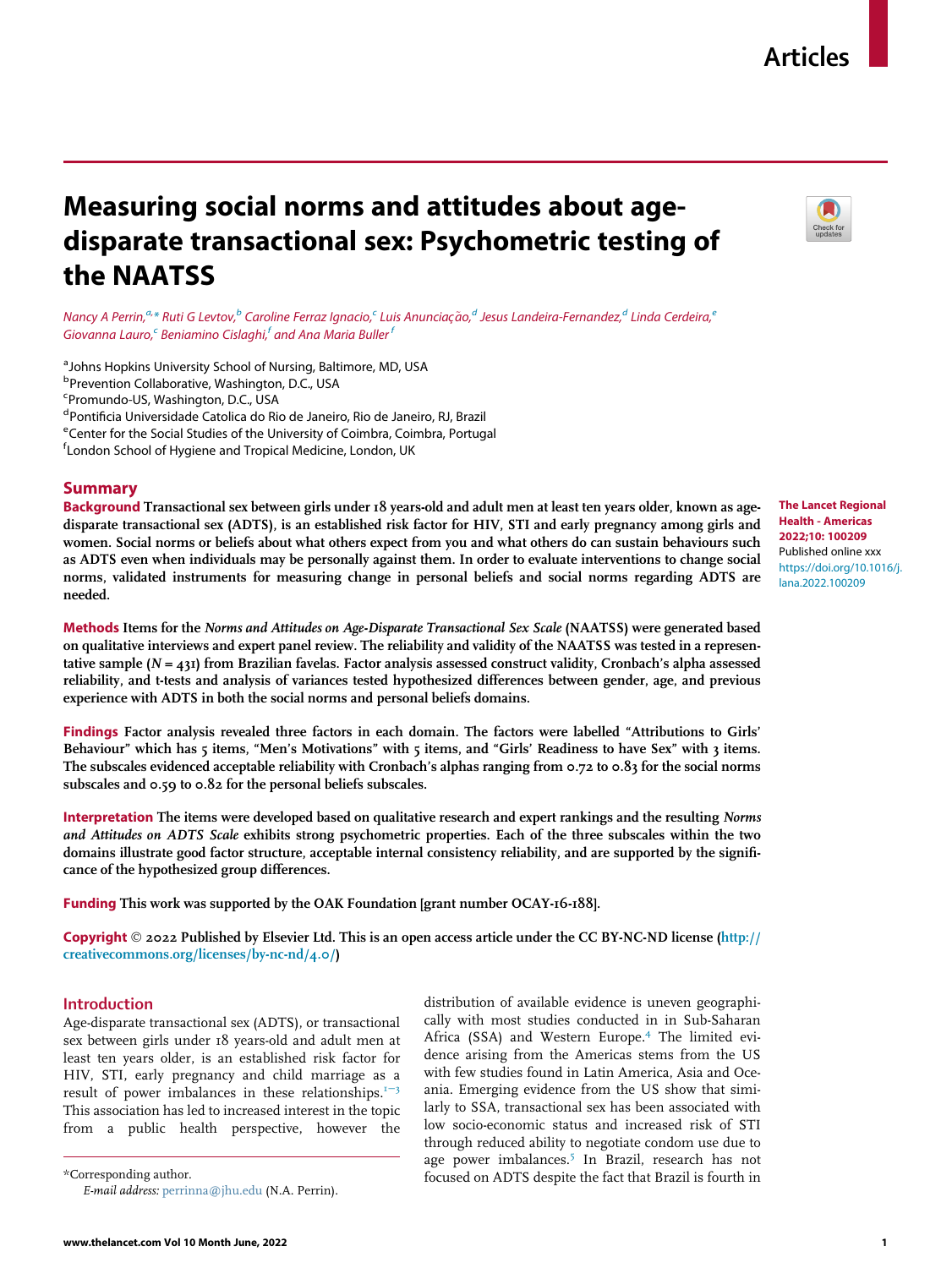#### Research in context

#### Evidence before this study

Age-disparate transactional sex (ADTS) or transactional sex between girls less than 18 years-old and adult men at least ten years older is a risk factor for HIV, STI, and early pregnancy for women and girls. Social norms may sustain ADTS even when people's individual beliefs do not support the practice. Therefore, interventions that target harmful social norms may help to align personal beliefs and social norms and prevent unwanted ADTS. Progress has been made in defining and measuring the concept of transactional sex, however no scales on social norms around ADTS are available, which limits researchers' ability to assess the effectiveness of normsshifting prevention efforts around this issue.

#### Added value of this study

This study developed and tested the psychometric properties of the Norms and Attitudes on Age-Disparate Transactional Sex Scale (NAATSS). The measure is, to our knowledge, the first one to capture personal attitudes and social norms regarding girls' ADTS relationships with adult men. The scale builds on qualitative work in Brazilian favelas to create a reliable and valid measure that captures three dimensions of ATS - Attributions to Girls' Behaviour, Men's Motivations, and Girls' Readiness to have Sex - in each of the social norms and personal beliefs domains.

#### Implications of all the available evidence

The NAATSS illustrates good reliability and validity and captures differences between genders, age groups, and experiences of ATS on each of its subscales in the two domains. Using a common set of items to measure social norms and personal beliefs will allow researchers to compare changes in these constructs after an intervention and facilitates comparison of intervention impact on personal beliefs with impact on social norms.

the world for girls being married or co-habiting with men before the age of 15 and that child marriage in Brazil often begins with transactional sex.<sup>6,7</sup> Despite Brazil's legal reforms to reduce sexual violence against children and adolescents, the problem persists with  $36\%$  of girls being married before 18 years in 2015.

Some of the latest work globally in ADTS aims to bolster primary prevention efforts by building on the growing research to understand the social norms that prevent or promote ADTS practices in communities.<sup>9−15</sup> Social norms are operationalised as one's beliefs about what others expect from them (injunctive norms) and what others do (descriptive norms). Because of social norms, people can comply with practices they personally dislike.<sup>16</sup> Interventions focused on personal beliefs or attitudes may be insufficient for changing practices in communities, rather interventions may need to focus on

changing social norms. In order to evaluate these interventions, validated instruments for measuring change in personal beliefs and social norms regarding ADTS are needed. The field of social norms change measurement is still nascent, however some validated measures exist in particular around gender-based violence in humanitarian settings.<sup>17,18</sup> Progress has been made in defining and measuring the concept of transactional sex, however no measures on social norms around ADTS are available, which limits our ability to assess the effectiveness of norms-shifting prevention efforts around this issue.<sup>19</sup>

In this paper, we describe the development and psychometric properties of the Norms and Attitudes on Age-Disparate Transactional Sex Scale (NAATSS) which builds on previous qualitative research highlighting the normalization of sexual relationships between underage girls and adult men in Rio de Janeiro.<sup>14,20</sup> The measure is, to our knowledge, the first to capture beliefs and norms about girls' transactional sexual relationships with adult men.<sup>17</sup> The social norms domain, one's beliefs about what others approve or disapprove of, and the personal beliefs domain are measured separately. Our goal was to create a measure using a common set of reliable and valid items for social norms and personal beliefs to facilitate comparisons between these two domains.

## **Methods**

#### Item generation

Item generation was based on the findings from our previous qualitative study which identified underlying themes relevant to personal beliefs and social norms about transactional sex in Brazil.<sup>14</sup> These included placing blame on girls, benefits for girls of relationships with older men, outside influences on girls, and men's behaviours and desires. The research team generated multiple items within each theme based on the qualitative transcripts for a total of 67 items. For several items, multiple versions of the same question were included in order to identify the phrasing that is the most relevant and clear, therefore, we expected that the set of items would be greatly reduced after the expert review. Experts in ADTS from academics and non-governmental organizations  $(n = 14)$  were asked to indicate 1) the extent to which they perceived that each item adequately represents a social norm that might promote or prevent transactional sex using a 5-point rating scale (1= not adequate to 5= strongly adequate); 2) the clarity of each item  $(I=not clear to \xi=totally clear)$  and 3) the importance in relation to ADTS ( $I=$  not important to  $\zeta=$  extremely important). $2I$  Seven experts returned their evaluations in the stipulated time and Content Validity Coefficients (CVC) were computed for each item by dividing the average rating across experts by the maximum possible score of  $\zeta$  with the result ranging from  $\phi$  to  $I^{20}$ . A CVC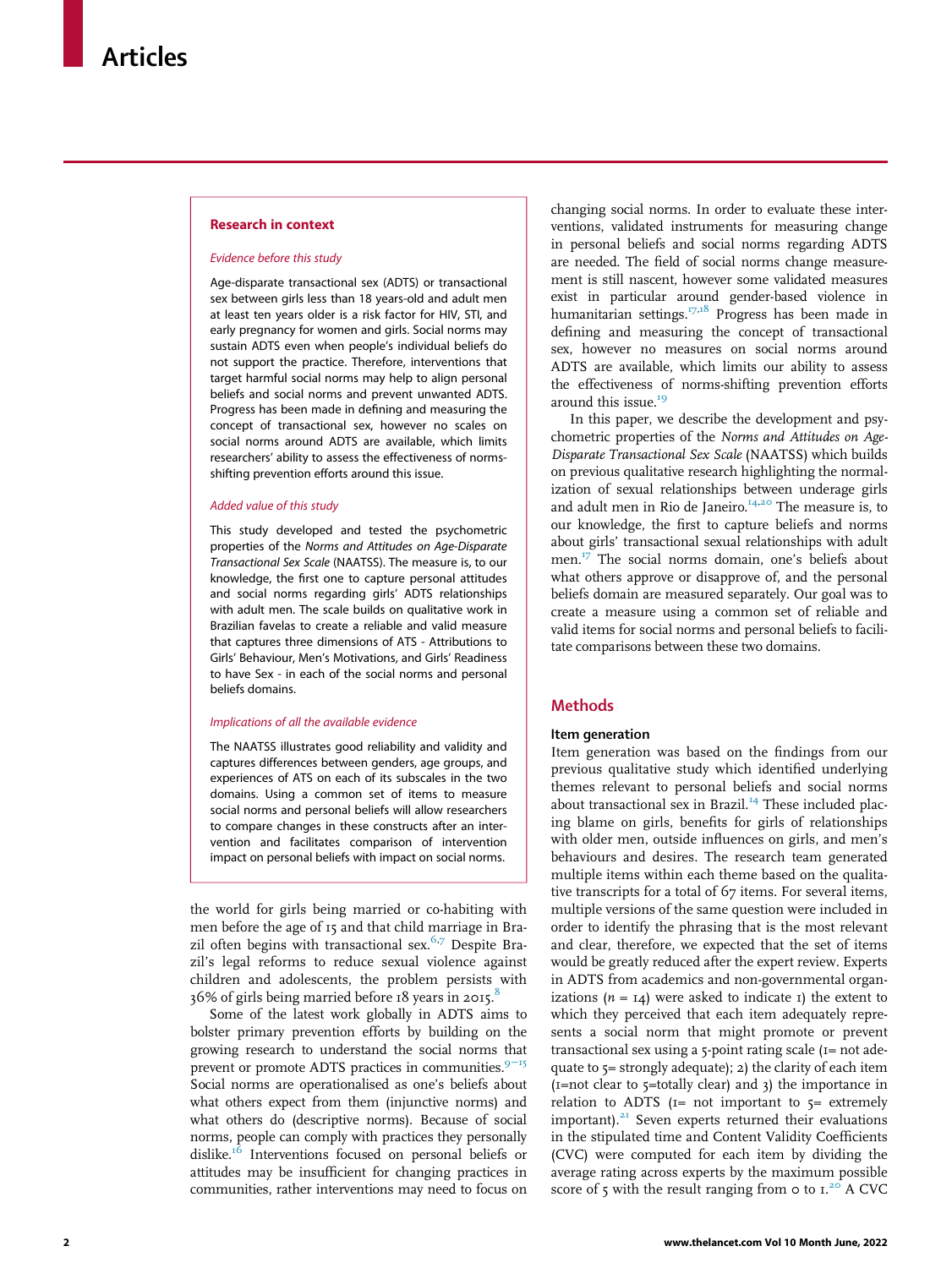score of .90 or higher was considered acceptable, meaning there is high agreement among the raters that the item is relevant and clear. For items with multiple versions, the item with the highest expert ratings were retained, reducing the set to 41 items. These items were then pre-tested for acceptability, clarity, relevance, and comprehension with 17 participants from the target communities. Based on participants' feedback, 10 additional items were removed, four of which were redundant items that we felt input from the target community was needed before deciding on the final item. The 31 remaining items were included in the psychometric testing.

## Psychometric testing

Study site. Study communities were selected according to their geographical location (including safety of the area and accessibility) and an adapted Social Vulnerability Index (aSVI), which is based on urban infrastructure, human capital, income and labour indicators.<sup>22</sup> The study areas were communities of social, political and economic vulnerability in Rio de Janeiro, Brazil, that experience high ADTS activity and high aSVIs: the Nova Holanda in the Complexo da Maré and the Babilônia/Chapéu Mangueira area.

Sample. The sample size was determined using a probabilistic method to estimate the margin of error for multistage sampling that ensures that the sample accurately reflects the population from which it was drawn. We estimated the margin of error for various sample sizes and selected the sample size needed to achieve a margin of error less than 5%. The margin of error is 4.8% for  $N = 430$ . When determining sample size for factor analysis, the recommended ratio of number of subjects to number of items varies from 2:1 to 20:1.<sup>23</sup> Our target sample size of 430 participants for psychometric testing has a 13.8:1 ratio which is within the range of other published studies. $^{24}$  In total the sample had 431 participants selected using a multi-stage sampling plan (census sectors, households, resident) with eight census tracts randomly sampled from each community. Households in each sector were numbered and a starting household randomly selected. Quotas for each sector were stratified by sex (50% male and 50% female) and age of residents (with a 1/3 of the sample in each of 15−17, 18−24, and 25+ age groups). After household selection, the interviewer selected a resident that met the quota guidelines in terms of age and gender. Data were collected on tablets by gender-matched trained interviewers.

Measures. The NAATSS includes 31 unique items which are asked twice, once with respect to personal beliefs domain and second with respect to social norms domain (total of 62 items). The social norms items started with "In the opinion of the residents of your community..." with the response scale of  $5 -$  strongly disagree,  $4$ - disagree, 3- neither agree nor disagree, 2-agree, and 1 −strongly agree. The personal beliefs items started with "In your opinion..." and used the same response scale. The scale was developed and administered in Portuguese. Scores for each of the factors (subscales) were computed by taking the sum of the items within each subscale. In addition, we collected basic demographics of age, gender, education, religion, household income, and previous experiences with transactional sex.

## Psychometric analyses

For each of the two sets of 31 items (personal beliefs and social norms), we examined construct validity with factor analysis using the common factor model with oblique rotation (direct oblimin) which allows the factors to be correlated. $25$  Rotation improves interpretability by aligning each item with one of the factors. Factor loadings of 0¢30 or above were considered as loading on a given factor.<sup>24</sup> Items that did not load on any factor were reviewed for elimination from the scale. Reliability was estimated with Cronbach's alpha, a measure of internal consistency, for each of the subscales in each of the two domain. Values of  $\sigma$ -65 or greater were considered acceptable.<sup>26</sup>

Pearson r correlations examined the association between the corresponding subscales in the personal beliefs and social norms domains (e.g., "Men's Motivations" Personal Beliefs subscale with "Men's Motivation" Social Norms subscale). Known groups validity, a form of convergent validity, tested three a priori hypotheses:  $H<sub>1</sub>$ : Men and women will differ on social norms and personal beliefs related to ADTS;  $H_2$ : Those with transactional sex experience will differ from those without on social norms and personal beliefs related to ADTS; and  $H_3$ : There will be age differences on social norms and personal beliefs related to ADTS. T-tests tested the first two hypotheses and analysis of variance the third hypothesis.

#### Ethics approval and consent to participate

Ethical approval was obtained from the Committee for Ethics in Research of the Philosophy and Humanities Center of the Federal University of Rio de Janeiro (CAAE 65254917.0.0000.5582) and from the London School of Hygiene & Tropical Medicine (Ethics Reference no. 11958).

#### Role of the funding source

The funder of this study did not have any role in study design, data collection, data analysis, interpretation, writing of the report or decision to submit.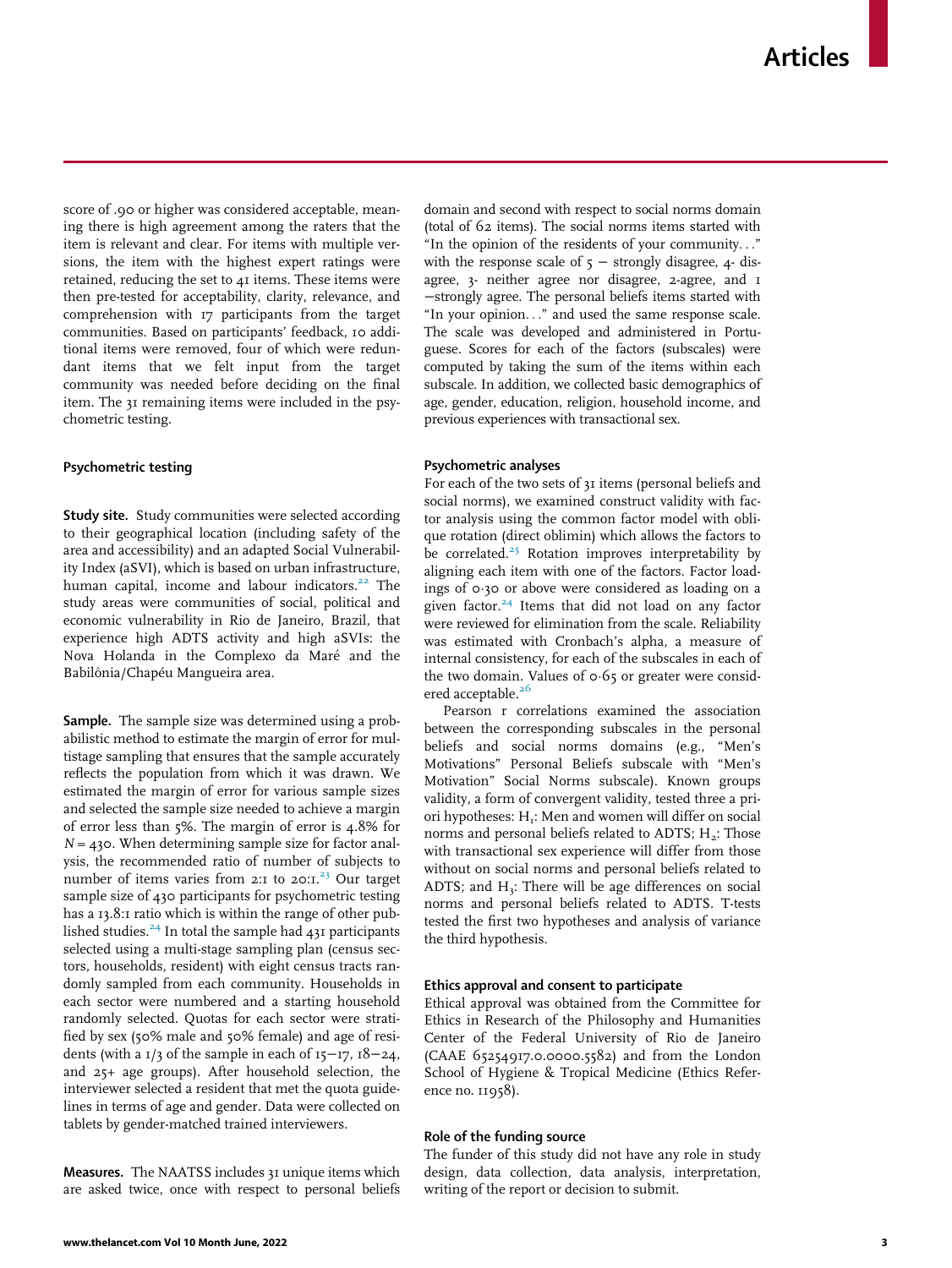## **Results**

## Sample description

Table 1 describes the characteristics of the 431 participants. The sampling frame achieved a fairly equal distribution for gender (53 $\cdot$ 1% female and 46 $\cdot$ 9% male) and age groups  $(32.3\% 15-17)$  year olds;  $31.6\% 18$  to 24 year olds;  $36.2\%$  25 or older). More than a third of respondents identified their religion as Protestant/Pentecostal  $(36·9%)$ , followed by no religion  $(32·5%)$  and Catholic ( $27·6%$ ). Over one-third of the sample ( $38·8%$ ) had not completed primary school, 16-2% completed primary school, 23.4% had not completed secondary school, 16¢9% completed secondary school and 4¢6% had some or completed higher education. Less than half  $(38.7%)$ were employed and most households  $(67.1\%)$ reported their income as less than two times the minimum wage (R\$954 Brazilian Reais or USD \$228.96 in 2018). Approximately 15% had participated in sexual relations in exchange for a gift or material items.

## Factor analysis

Communalities from the factor analysis were examined for each of the 31 items and items with communalities less than 0.30 were dropped as very little of the variance

|                                                            | N(%         |
|------------------------------------------------------------|-------------|
| Female                                                     | 229 (53.1%) |
| Age                                                        |             |
| $15 - 17$ year old                                         | 139 (32-3%) |
| 19-24 year old                                             | 136 (31.6%) |
| 25-70 year old                                             | 156 (36.2%) |
| Religion                                                   |             |
| Protestant/Pentecostal                                     | 159 (36.9%) |
| Catholic                                                   | 119 (27.6%) |
| Other                                                      | 13 (3.0%)   |
| No religion                                                | 140 (32.5%) |
| Education                                                  |             |
| Did not complete primary school                            | 167 (38.8%) |
| Completed primary school                                   | 70 (16.2%)  |
| Did not complete secondary school                          | 101 (23-4%) |
| Completed secondary school                                 | 73 (16.9%)  |
| Some or completed higher education                         | 20(4.6%)    |
| Employed                                                   | 167 (38.7%) |
| Student                                                    | 155 (36.0%) |
| Income                                                     |             |
| One minimum salary                                         | 149 (34.6%) |
| Between one and two minimum salaries                       | 140 (32.5%) |
| Between two and three minimum salaries                     | 66 (15.3%)  |
| More than three minimum salaries                           | $27(5.6\%)$ |
| Did not respond                                            | 49 (11-4%)  |
| Has participated in sexual relations in exchange for gifts | 44 (15.1%)  |
| or material items                                          |             |
| .                                                          |             |

Table 1: Demographic characteristics of sample  $(N = 431)$ .

in the item was explained by the factors. In the personal belief domain, 17 items had communalities greater than 0¢30 and in the social norms domain, 24 items had communalities greater than 0.30. Since our goal was finding a common factor solution for both social norms and personal beliefs, the factor analyses were re-estimated using the 15 items in common to both the social norms and personal beliefs domains, which were also the items with the strongest communalities in both domains.

Personal beliefs. Factor analysis of the 15 items in the personal belief domain suggested three or four factors (first five eigenvalues were  $3.85$ , 1.99, 1.44, 1.05, 0.85). Examination of three and four factor solutions, suggested two items "men involved with girls are manipulating them" and "when a girl and a man have sexual relations, the man benefits more" did not load on any of the factors and so were dropped. Factor analysis of the remaining 13 items again suggested three factors (first five eigenvalues were 3.77, 1.86, 1.33, 0.88, 0.78). Each item loading was above  $o$  35 on only one factor and the solution explained 40.2% of the variance. Table 2 presents the factor loadings for the three factors. The following titles were given to represent the three factors: "Attributions to Girls' Behaviour" which has five items, "Men's Motivations" which has five items, and "Girls' Readiness to have Sex" with three items.

Social norms. A similar factor structure to the personal beliefs domain was found for the social norms domain. The initial 15 items suggested a three factor solution (first five eigenvalues were 5.03, 1.62, 1.54, 0.97, 0.74) with good simple structure and explaining 43.95% of the variance. Five items loaded on the "Attributions to Girls' Behaviour" factor, seven on the "Men's Motivations" factor, and three items on the "Girls' Readiness to have Sex" factor. The two items dropped in the personal beliefs factor analysis had the lowest loading on the "Men's Motivations" factor for social norms and were dropped. The 13-item factor analysis suggested a three factor solution (first five eigenvalues were  $4.56$ , 1 $\cdot$ 61, 1 $\cdot$ 43, 0 $\cdot$ 84, 0 $\cdot$ 71) and had good simple structure with each item loading above  $0.47$  on only one factor and explaining  $46·6%$  of the variance (Table 3).

#### Reliability

Cronbach alpha reliabilities (see Tables 2 and 3) were good for all subscales within the social norms domain ranging from  $o·72$  to  $o·83$ . In the personal belief domain Cronbach's alpha ranged from  $0.59$  to  $0.82$ , with the lowest for the three item Girls' Readiness factor.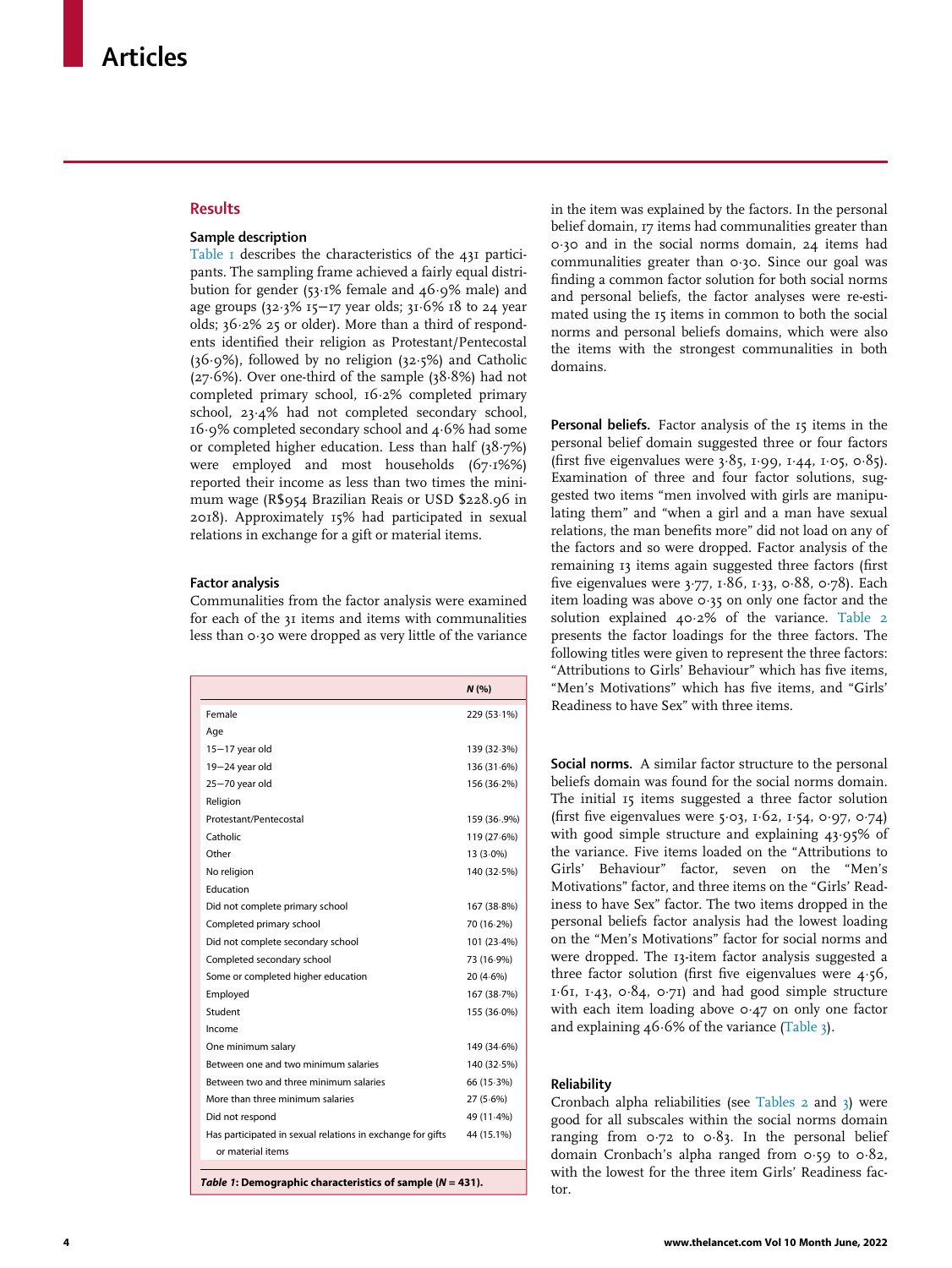| You think that                                                                                             | <b>Attributions to</b><br><b>Girls' Behaviour</b> | Men's<br><b>Motivations</b> | <b>Girls' Readiness</b><br>to have Sex |
|------------------------------------------------------------------------------------------------------------|---------------------------------------------------|-----------------------------|----------------------------------------|
| If a girl responds positively to the advances of a man on the street, she should have<br>sex with him      | 0.733                                             | $-0.113$                    | 0.028                                  |
| Girls that accept presents or protection from men should repay with sex                                    | 0.723                                             | $-0.003$                    | 0.086                                  |
| Girls that use short skirts are looking for male attention                                                 | 0.703                                             | 0.055                       | $-0.006$                               |
| Girls that spend a lot of time in the street are available to get involved with men                        | 0.674                                             | 0.001                       | $-0.055$                               |
| Girls that get involved with men gain financial stability                                                  | 0.541                                             | 0.136                       | 0.015                                  |
| Men feel more powerful in sexual relations with girls than with women                                      | $-0.066$                                          | 0.659                       | $-0.037$                               |
| Men get more pleasure from sex with girls than with women                                                  | 0.000                                             | 0.619                       | 0.093                                  |
| Men think that the body of a girl is more attractive than that of a women                                  | $-0.020$                                          | 0.590                       | $-0.028$                               |
| Men like to get involved with girls because they are easier to control than women                          | 0.087                                             | 0.571                       | $-0.093$                               |
| Men never refuse sex offered by a girl                                                                     | 0.061                                             | 0.346                       | 0.107                                  |
| A girl with a developed body has the maturity to make decisions about her sexual partners<br>and relations | $-0.091$                                          | 0.015                       | 0.688                                  |
| A girl with a developed body is ready to have sex                                                          | 0.124                                             | 0.100                       | 0.671                                  |
| Girls of 13 to 14 years old are able to choose their sexual partners and relationships                     | 0.045                                             | $-0.043$                    | 0.362                                  |
| <b>Cronbach's Alpha</b>                                                                                    | 0.82                                              | 0.70                        | 0.59                                   |
| Table 2: Factor loadings and cronbach alphas for the personal beliefs domain of NAATSS.                    |                                                   |                             |                                        |

## Descriptive statistics for subscales

The social norms and personal belief subscale for Men's Motivations and Attributions to Girls' Behaviour scores range from 5 to 25 with higher scores reflecting social norms and attitudes more supportive of ADTS (Table 4). Social norms and personal belief subscale for Girls' Readiness to have Sex ranged for 3 to 15. The observed distributions covered the full possible range for all subscales. No ceiling effects are apparent with the means falling in the mid-range of the subscales. Values for skewness and were between -0.5 and +0.5 for four of the six subscales indicating an approximately symmetric distribution with 2 between 0.5 and 1, indicating moderate skew. Cross-domain correlations (personal beliefs with social norms) were  $r = 0.29$  ( $p < 0.01$ ) for Men's Motivation,  $r = \text{o} \cdot 48$  ( $p < \text{o} \text{o} \cdot 1$ ) for Attributions to Girls' Behaviour and  $r = o \cdot 2I$  ( $p < \cdot o \circ I$ ) for Girls' Readiness to have Sex, illustrating that people's social norms and personal beliefs are different and not highly aligned.

#### Known groups validity

Women are significantly less likely than men to think girls are looking to be involved in ADTS (Women  $M = II·6I$ , SD=3·57; Men  $M = I4·93$ , SD=4·63;  $p < .001$ ;

| How many people in your community think that                                                               | <b>Attributions to</b><br><b>Girls' Behaviour</b> | Men's<br><b>Motivations</b> | <b>Girls' Readiness</b><br>to have Sex |
|------------------------------------------------------------------------------------------------------------|---------------------------------------------------|-----------------------------|----------------------------------------|
| If a girl responds positively to the advances of a man on the street, she should have sex<br>with him      | 0.548                                             | 0.070                       | 0.055                                  |
| Girls that accept presents or protection from men should repay with sex                                    | 0.646                                             | 0.060                       | 0.032                                  |
| Girls that use short skirts are looking for male attention                                                 | 0.791                                             | $-0.019$                    | $-0.052$                               |
| Girls that get involved with men gain financial stability                                                  | 0.651                                             | 0.037                       | 0.019                                  |
| Girls that spend a lot of time in the street are available to get involved with men                        | 0.767                                             | $-0.081$                    | $-0.008$                               |
| Men feel more powerful in sexual relations with girls than with women                                      | $-0.031$                                          | 0.733                       | 0.011                                  |
| Men get more pleasure from sex with girls than with women                                                  | 0.049                                             | 0.637                       | $-0.028$                               |
| Men think that the body of a girl is more attractive than that of a women                                  | $-0.001$                                          | 0.682                       | 0.027                                  |
| Men like to get involved with girls because they are easier to control than women                          | 0.070                                             | 0.705                       | $-0.032$                               |
| Men never refuse sex offered by a girl                                                                     | $-0.031$                                          | 0.520                       | 0.016                                  |
| A girl with a developed body has the maturity to make decisions about her sexual partners<br>and relations | $-0.006$                                          | $-0.071$                    | 0.774                                  |
| A girl with a developed body is ready to have sex                                                          | $-0.025$                                          | 0.011                       | 0.768                                  |
| Girls of 13 to 14 years old are able to choose their sexual partners and relationships                     | 0.044                                             | 0.059                       | 0.469                                  |
| <b>Cronbach Alpha</b>                                                                                      | 0.83                                              | 0.80                        | 0.72                                   |

Table 3: Factor loadings and cronbach alphas for the social norms domain of the NAATSS.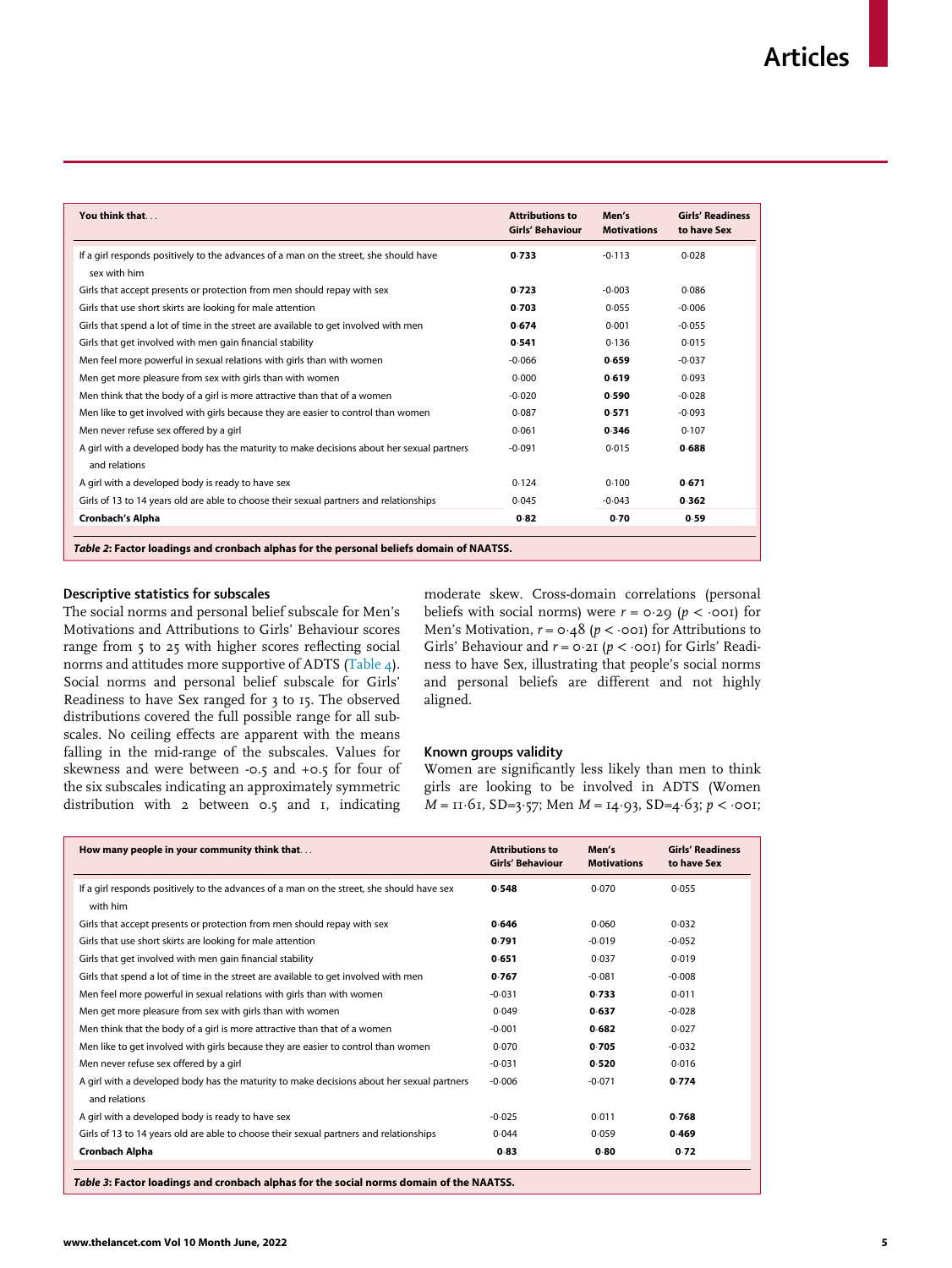|                                  | Min  | Max   | Mean     | Std. Dev. | <b>Skewness</b> | <b>Kurtosis</b> |
|----------------------------------|------|-------|----------|-----------|-----------------|-----------------|
| <b>Personal Beliefs</b>          |      |       |          |           |                 |                 |
| Attributions to Girls' Behaviour | 5.00 | 25.00 | 13.26    | 4.46      | 0.600           | 0.055           |
| <b>Men's Motivations</b>         | 8.00 | 25.00 | 17.04    | 3.55      | $-0.188$        | $-0.420$        |
| Girls' Readiness to have Sex     | 3.00 | 14.00 | 7.25     | 2.31      | 0.305           | $-0.208$        |
| <b>Social Norm</b>               |      |       |          |           |                 |                 |
| Attributions to Girls' Behaviour | 5.00 | 25.00 | 15.37    | 4.89      | $-0.045$        | $-0.689$        |
| <b>Men's Motivations</b>         | 5.00 | 25.00 | 16.97    | 4.14      | $-0.573$        | 0.115           |
| Girls' Readiness to have Sex     | 3.00 | 15.00 | $8 - 11$ | 2.99      | 0.048           | $-0.878$        |

ES=0 $\cdot$ 76) and are ready to have sex (Women  $M = 6.7$ 0, SD=2 $\cdot$ 34; Men  $M = 7\cdot 70$ , SD=2 $\cdot$ 20;  $p < \cdot$ 001; ES=0 $\cdot$ 39). Women are significantly less likely than men to perceive the community as supporting girls' role in ADTS (Women  $M = 14.72$ , SD=4.80; Men  $M = 15.82$ , SD=5 $\cdot$ 02;  $p = \cdot$ 015; ES=0 $\cdot$ 24), and were significantly more likely to perceive that the community believes girls are ready to have sex (Women  $M = 8.47$ , SD=3 $\cdot$ 03; Men  $M = 7.7I$ , SD=2.86;  $p = \cos 8$ ; ES=0.26). There were no significant differences between men and women on personal beliefs or social norms around men's motivations in transactional sex (see Figure 1).

Those with prior transactional sex experience see men as actively benefitting more from transactional sex (prior  $M = 19.35$ , SD=2.95; no prior  $M = 16.66$ , SD=3.50;  $p \lt \infty$  ooi; ES=0.75), see girls as actively involved in transactional sex (prior  $M = 16.82$ , SD=5.64; no prior  $M = 12.53$ , SD=3.82;  $p < \infty$ oo1; ES=0 $\cdot$ 89), and

see girls as more ready to have sex (prior  $M = 7.92$ , SD=2.35; no prior  $M = 7.02$ , SD=2.29;  $p = 0.03$ ;  $ES = 0.39$ ) than those with no prior transactional sex experience. Participants that have engaged in transactional sex are significantly more likely than those who have not to perceive that the community see men as actively benefitting from transitional sex (prior  $M = 18.83$ , SD=3.73; no prior  $M = 16.47$ , SD=4.25;  $p < \cdot$  ooi; ES=0 $\cdot$ 56), see girls actively involved in transactional sex (prior  $M = 18 \cdot 17$ , SD=5 $\cdot$ 22; no prior  $M = 14 \cdot 59$ , SD=4 $\cdot$ 7;  $p < \cdot$  oo1; ES=0 $\cdot$ 71) but that girls are not ready to have sex (prior  $M = 7.35$ , SD=3 $\cdot$ 08; no prior  $M = 8.17$ , SD=2.94;  $p = \cdot 035$ ; ES=0 $\cdot 27$ ).

Younger persons were more likely to agree that men benefit from being actively involved in ADTS and more likely to agree that girls are ready to have sex. Younger persons also perceive that the community agrees that men are actively involved in ADTS, girls are actively



Figure 1. Mean and standard deviations error bars comparing males and females on the NAATSS subscales. Categories with an asterisk (\*) signify that males and females are significantly different on that subscale.

Norms\*

Social Norms<sup>®</sup>

Personal

**Beliefs** 

Beliefs<sup>\*</sup>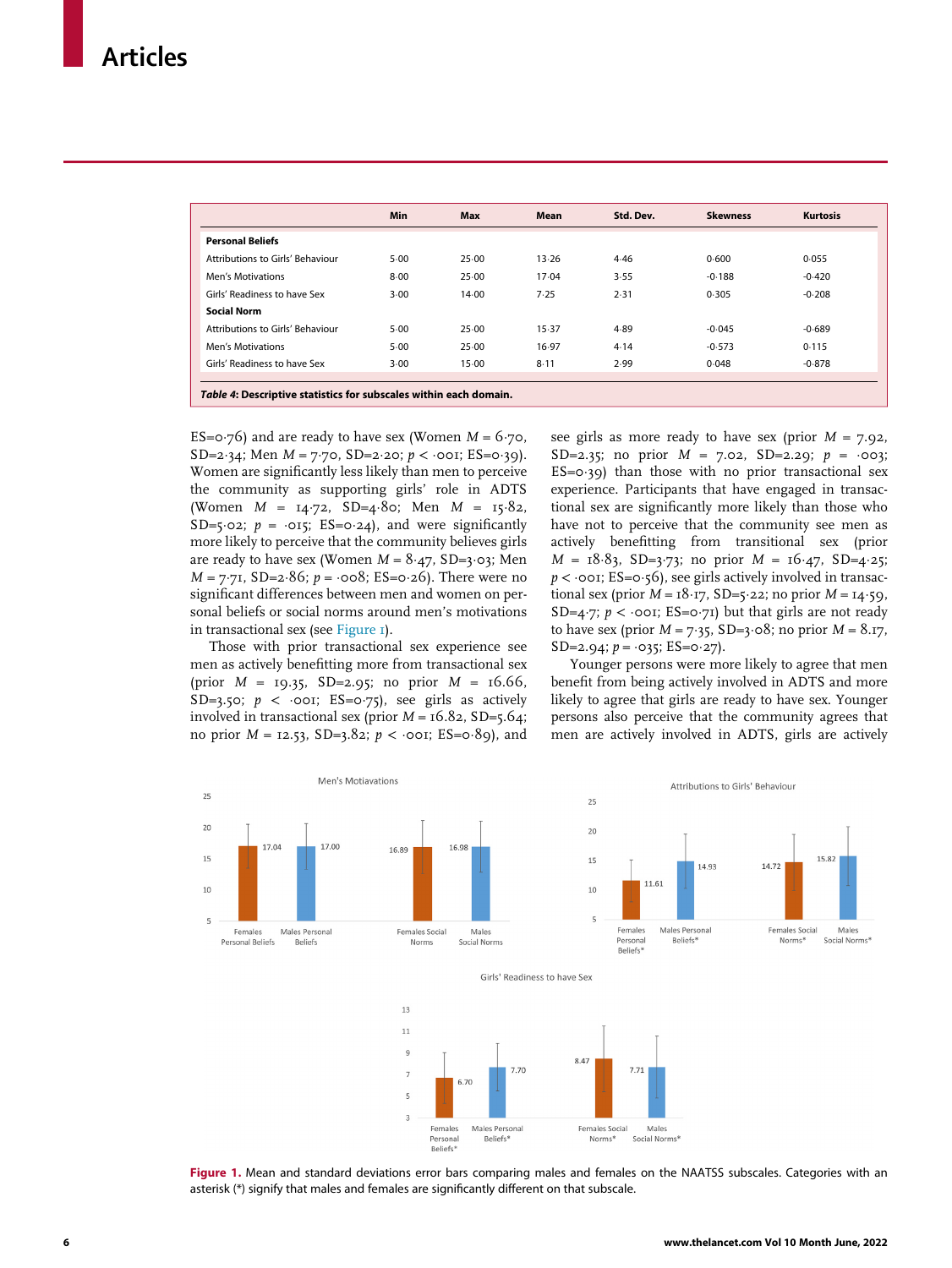|                                  | 15–17 years old $N = 139$ | 18–24 years old $N = 136$ | 25–70 years old $N = 155$ | <i>p</i> -value |
|----------------------------------|---------------------------|---------------------------|---------------------------|-----------------|
| <b>Personal Beliefs</b>          |                           |                           |                           |                 |
| Attributions to Girls' Behaviour | 13.63 (4.98)              | 12.51(4.07)               | 13.38(4.16)               | .120            |
| <b>Men's Motivations</b>         | 18-20 (3-19)              | 16.74(3.64)               | 16.21(3.60)               | < 001           |
| Girls' Readiness to have Sex     | 7.69(2.39)                | 7.26(2.28)                | 6.65(2.20)                | < 001           |
| <b>Social Norm</b>               |                           |                           |                           |                 |
| Attributions to Girls' Behaviour | 16.04 (4.79)              | 15-10 (4-68)              | 14.63(5.20)               | $-032$          |
| <b>Men's Motivations</b>         | 17.70(3.73)               | 16.96 (3.96)              | 16.21(4.64)               | .009            |
| Girls' Readiness to have Sex     | 8.41(3.06)                | 8.35(2.79)                | 7.59(3.01)                | $-021$          |
|                                  |                           |                           |                           |                 |

Table 5: Means (SD) in personal belief and social norms by age.

Men's Motivations − PB 15-17 years old are significantly different from the other two groups.

Girls' Readiness to have Sex - PB 15-17 years old are significantly different from 25 to 70 years old.

Attributions to Girls' Behaviour − SN 15 to 17 years old are significantly different from 25 to 70 years old. Other groups are not significantly different.

Men's Motivations − SN 15 to 17 years old are significantly different from 25 to 70 years old. Other groups are not significantly different.

Girls' Readiness to have Sex − SN 15 to 17 years old are significantly different from 25 to 70 years old. Other groups are not significantly different.

involved in ADTS, and girls are ready to have sex. Table 5 summarizes the differences by age.

## **Discussion**

This measurement development study aimed to fill a gap in the research and practice by developing scales to quantitatively measure both personal beliefs and social norms around ADTS. The items were based on qualitative research and expert rankings, and the resulting Norms and Attitudes on ADTS Scale exhibits strong psychometric properties. Each of the three subscales, Attributions to Girls' Behaviour, Girls' Readiness to have Sex, and Men's Motivations within each of the two domains (personal beliefs and social norms) illustrate good factor structure, acceptable internal consistency reliability, and are supported by the significance of hypothesized group differences.

The Attributions to Girls' Behaviour captures girls' reasons for engaging in ADTS (protection, financial stability) as well as the processes perceived to be related to engaging in ADTS (spending a lot of time on the street, responding to men's advances, wearing short skirts). Men's Motivations reflects the role of men's power and pleasure from engaging in ADTS. The stage of development of a girl's body and her age in relation to being ready to have sex is captured in the third subscale. Unsurprisingly, the subscales are consistent with the qualitative research in Brazil that informed the development of the items.<sup>14</sup>

The findings are also consistent with existing research in other contexts. For example in their systematic review of social norms and beliefs related to sexual exploitation of children and adolescents, Buller et al. found that across multiple settings community members expect the exchange of sex for favours or goods, accept the need for sex as a way to provide for one's needs, and that young people (typically girls) are stigmatized or blamed for engaging in these sexual relationships. $27$  These concepts are captured in the Attributions to Girls' Behaviour subscale. Howard-Merrill et al. highlights similar dimensions of men's motivations and experiences of ADTS, including men's 'uncontrollable' sexual urges, and perceived benefits of intergenerational relationships for men (and girls), including a preference for younger bodies and more pleasurable or novel sexual experiences.<sup>15</sup> These authors point out that the lack of negative social sanctions against perpetrators of sexual exploitation of children and adolescents has roots in beliefs that girls' readiness for sex is determined by age or physical development and that intergenerational relationships can benefit both parties. This correspondence between the key dimensions of the Norms and Attitudes on Age-Disparate Transactional Sex Scale and findings across multiple settings suggests the scale may be applicable in contexts beyond Brazil.

The validity of the NAATSS is also supported by differences in the scores by respondent's age, sex, and participation in transactional sex relationships. Younger people (15−17 year olds) are significantly more likely to have personal beliefs that see girls as being ready to have sex and men being more motivated by power and pleasure than the older groups. The younger age group sees the social norms for Girls' Readiness to have Sex, Men's Motivations, and Attributions to Girls' Behaviour as stronger more entrenched social norms than the older groups. In general, women were more likely than men to think girls are looking to be involved in ADTS and are ready to have sex, in their personal beliefs. Women are more likely than men to perceive the community as supporting girls' role in ADTS and women were less likely than men to perceive that the community believes girls are ready to have sex. Respondents that have engaged in transactional sex are more likely than those with no prior experience to have personal beliefs that condone ADTS, consistent with other studies of masculinities, showing associations between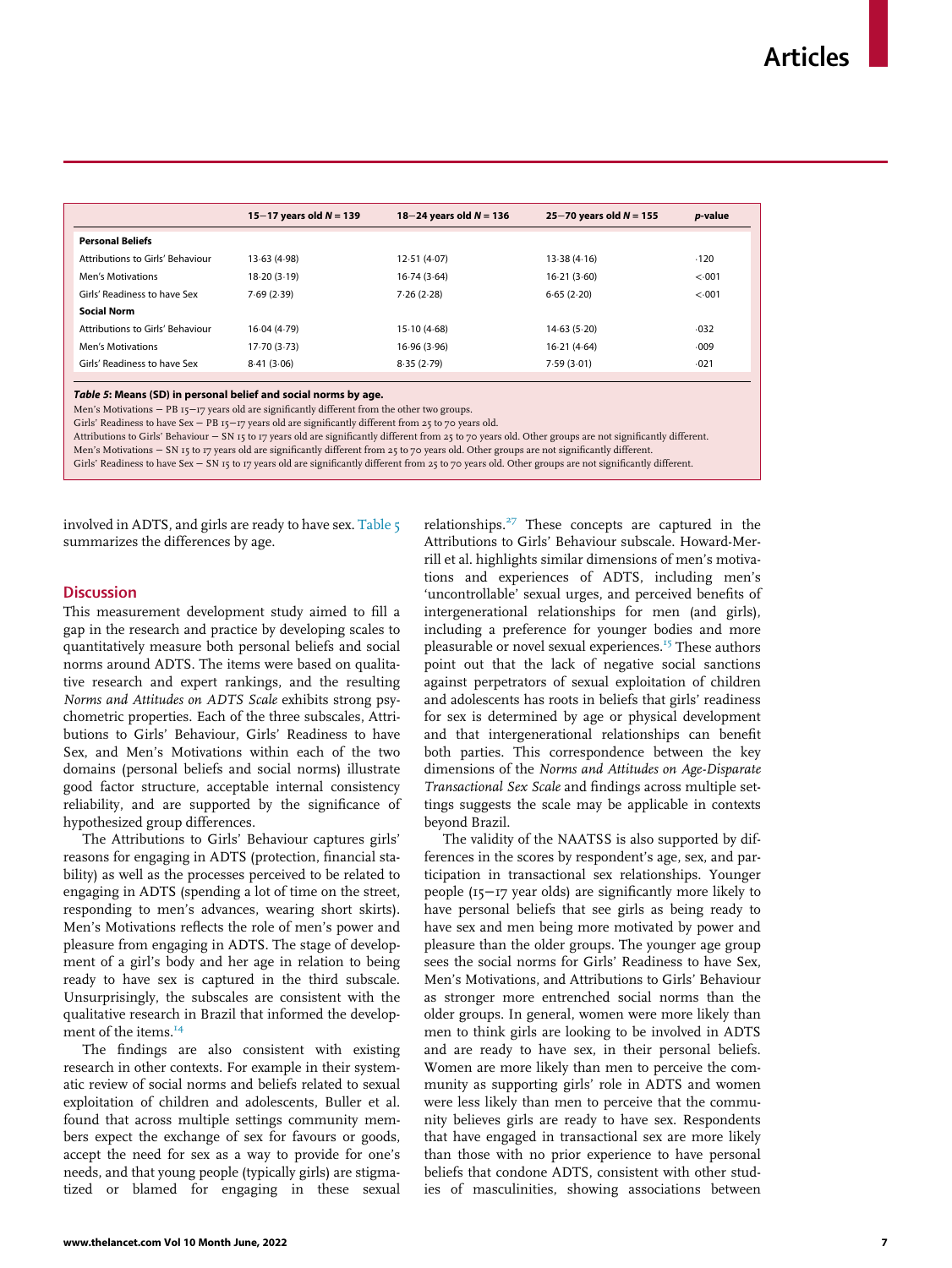men's attitudes and their behaviours.<sup>28,29</sup> As compared to people who have not had prior transactional sex experience, those that do have prior experience perceive that social norms endorse men as being more actively involved in ADTS for power and pleasure and girls as actively involved in ADTS but not ready to have sex.

A unique contribution of this measure is that it allows us to compare personal attitudes and social norms. Consistent with other studies, in general we find that personal attitudes are more positive than perceived community norms.<sup>30</sup> Specifically, scores for personal beliefs around attributions to girls' behaviours and girls' readiness for sex were more equitable, or less supportive of ADTS than the perceived social norms. This difference between personal attitudes and social norms creates a potential space for intervention, emphasizing that many individuals do not personally condone ADTS, which could catalyse opportunities to question community norms. Interestingly, this was not the case for the men's motivations subscale, where the mean score on the personal beliefs and social norms domains were the same, suggesting personal beliefs and social norms are aligned, generally agreeing with men's motivations for engaging in ADTS. Unlike the other subscales, there were no significant differences between men and women on personal beliefs or social norms around men's motivations. Together, these findings highlight the need for interventions to transform the deep-rooted norms about men, sexuality, and power that underpin the lack of social sanctioning of men who engage in ADTS.<sup>27</sup>

The NAATSS could be used to measure changes in social norms and personal beliefs for these interventions. The psychometric properties of the subscales are good and the scores do not exhibit ceiling effects, supporting the NAATSS as a sensitive measure.

Although this psychometric evaluation has several strengths, including a mixed methods design to develop the measure and a large sample size to test the measure, it has limitations. The main limitation is that the study does not include a separate validation sample. The work reported here is just the first step in validating the NAATSS. An important next step is to collect data from a new sample and perform a confirmatory factor analysis using the observed factor structure from this study. This would then determine if the factor pattern for the NAATSS can be cross validated in a new sample of people. Although the findings are consistent with the global literature, additional studies should be undertaken to increase the generalizability of the findings beyond the setting of Brazil. In addition, several important concepts in the broader literature, such as men's primary role as a provider and associated social pressures were not included in the final scale. While this concept did not emerge with respect to ADTS social norms in this setting, these may be important correlates of ADTS social norms.

#### **Conclusions**

This paper makes a unique contribution to the growing literature on social norms driving the practice of ADTS, by presenting a new instrument to quantitatively measure both personal beliefs and social norms. It includes three subscales Attributions to Girls' Behaviour, Girls' Readiness to have Sex, and Men's Motivations within each of the domains of personal beliefs and social norms. The scales show strong psychometric properties and appear to be sensitive enough to detect changes making it a good measure to assess the impact of interventions to address ADTS. The subscale content is consistent with global norms, suggesting its applicability in contexts beyond Brazil. Finally, the known group validity findings highlight a space for GBV and gender transformative intervention programs, building on the gap between personal attitudes and perceived norms, especially around men's motivations.

#### Declaration of interests

The authors declare that they have no competing interests.

## Contributors

NP, AMB, CI, RL, LA, JLF, GL, BC and LC designed the study. AMB secured funding for the study. CI and LC coordinated the research in Rio de Janeiro. CI and LC were responsible for implementing data collection. NP, LA and JLF verified the data and conducted the psychometric analysis. RL, CI, LC, AMB and NP led the interpretation of the study findings. NP, RL, AMB, CI, LA, GL, BC and LC revised and finalized the manuscript.

#### Acknowledgments

We would like to thank the residents of Cidade de Deus, Complexo da Maré and Rocinha for their participation. We would also like to thank the community mobilisers and data collection team for their support.

#### Data sharing

Please contact the lead author to establish a data sharing agreement to gain access to a limited dataset that ensure confidentiality of the participants.

#### References

- 1 Hawkins K, Price N, Mussá F. Milking the cow: young women's construction of identity and risk in age-disparate transactional sexual relationships in Maputo, Mozambique. Glob Public Health. 2009. https://doi.org/10.1080/17441690701589813. Published online.
- 2 Wyrod R, Fritz K, Woelk G, et al. Beyond sugar daddies: intergenerational sex and AIDS in Urban Zimbabwe. AIDS Behav. 2011;15 (6):1275–1282. https://doi.org/10.1007/s10461-010-9800-2.
- 3 Toska E, Cluver LD, Boyes ME, Pantelic M, Kuo C. From "sugar daddies" to "sugar babies": quantitatively testing the pathway between inequitable sexual relationships, condom use, and